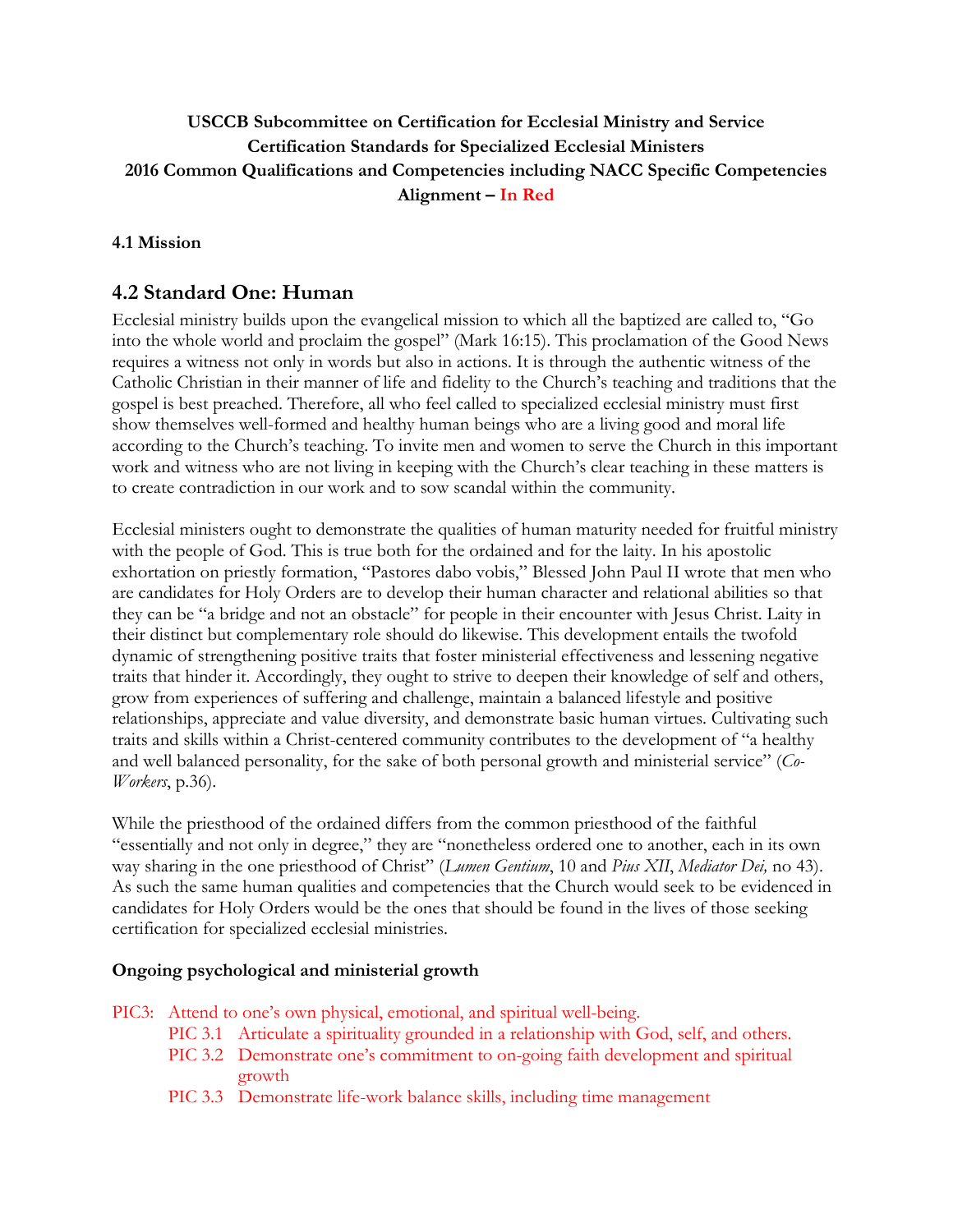### **A capacity to be self-reflective**

PIC1: Be self-reflective, including identifying one's professional strengths and limitations in the provision of care.

### **An ability to articulate knowledge of personal and ministerial strengths and limitations**

PIC1: Be self-reflective, including identifying one's professional strengths and limitations in the provision of care.

#### **A commitment to professional development**

306 Requirements for the Maintenance of Certification (MNT)

In order to maintain status as a Certified Chaplain, the chaplain must:

MNT1: Participate in a peer review process every fifth year.

- MNT2:Document fifty (50) hours of annual continuing education as designated by one's professional association.
- MNT3:Provide every fifth year documentation of current endorsement or of good standing in accordance with the requirements of his/her own faith tradition.
- MNT4:Be current in the payment of the annual fees as designated by one's professional association.
- MNT5:Adhere to the Common Code of Ethics for Chaplains, Pastoral Counselors, Clinical Pastoral Educators, and Students.

### **An ability to articulate feelings, attitudes, values, and assumptions that affect ministry.**

PIC2: Articulate ways in which one's feelings, attitudes, values, and assumptions affect professional practice.

## **4.3 Standard Two: Spiritual**

Sharing in the common priesthood of all the baptized, a lay ecclesial minister demonstrates Christian spirituality as foundational to ministry, integrated in service with the people of God, and possessing a sacramental view of the world that recognizes the world can be a vessel of God's presence and God's transforming grace.

Having encountered the person and message of Jesus Christ, the hunger of the ecclesial minister for union with the Triune God is constant. The result of this hunger is the call to holiness, built on the Word of God, experienced in liturgy and sacraments, formed through suffering, nurtured in joy, sustained in community with all the baptized and through the Church as Mystical Body. The minister gives witness to a well-formed spirituality through a rich and diversified prayer life, theological reflection, and action rooted in Catholic social teaching. Spiritual formation is grounded in the understanding that "if ministry does not flow from a personal encounter and ongoing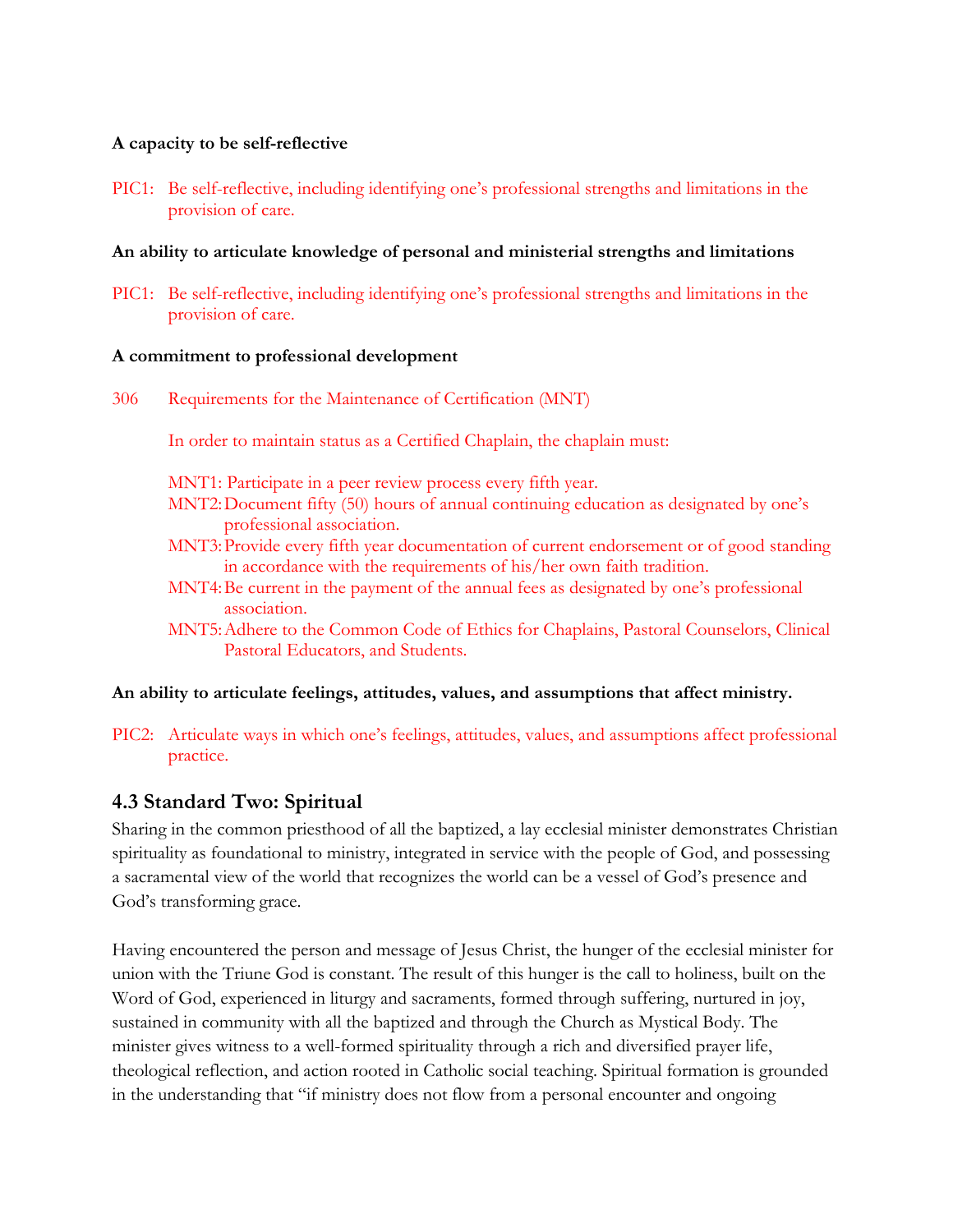relationship with the Lord, then no matter how 'accomplished' it may be in its method and activities, that ministry will lack the vital soul and source needed to bear lasting fruit" (*Co-Workers*, p. Standards, Page 638). Therefore, open to the mystery of God's love and in touch with the world's realities, all actions of the lay ecclesial minister flow from "that fundamental conversion that places God, and not oneself, at the center of one's life" (*Co-Workers, p.38)*.

## **Ongoing faith development and spiritual growth;**

PIC 3.2 Demonstrate one's commitment to on-going faith development and spiritual growth

# **-An understanding of personal gifts and abilities brought to ministry;**

PIC 3.1 Articulate a spirituality grounded in a relationship with God, self, and others.

# **-A commitment to spiritual growth;**

PIC3: Attend to one's own physical, emotional, and spiritual well-being.

# **-An ability to reflect theologically;**

PPS8: Facilitate theological/spiritual reflection for those in one's care practice.

# **-An understanding of their baptismal call and the ecclesial elements of ministry; and**

ITP2.2 Articulate an understanding of one's baptismal call and chaplaincy as a ministry of the church

## **-An understanding of their role as a public minister.**

PIC5.1 Articulate an understanding of the responsibility of the public nature of a chaplain's role.

# **4.4 Standard Three: Intellectual**

An ecclesial minister demonstrates understanding of the breadth of Catholic theological and pastoral studies as well as the intellectual skill to use that knowledge in ministry with God's people from diverse populations and cultures.

"Formation for lay ecclesial ministry is a journey beyond catechesis into theological study" (*Co-Workers*, p. 43). An ecclesial minister's faith and ministry is formed by the study of the Catholic theological tradition. Based upon this study, a theologically competent minister can articulate and interpret this Catholic theological tradition with disciples from diverse communities. A key dynamic of effective ecclesial ministry is the integration into ministry practices of the key documents and principal theories of pastoral ministry.

## **Theological competencies shall be demonstrated in the following subject areas:**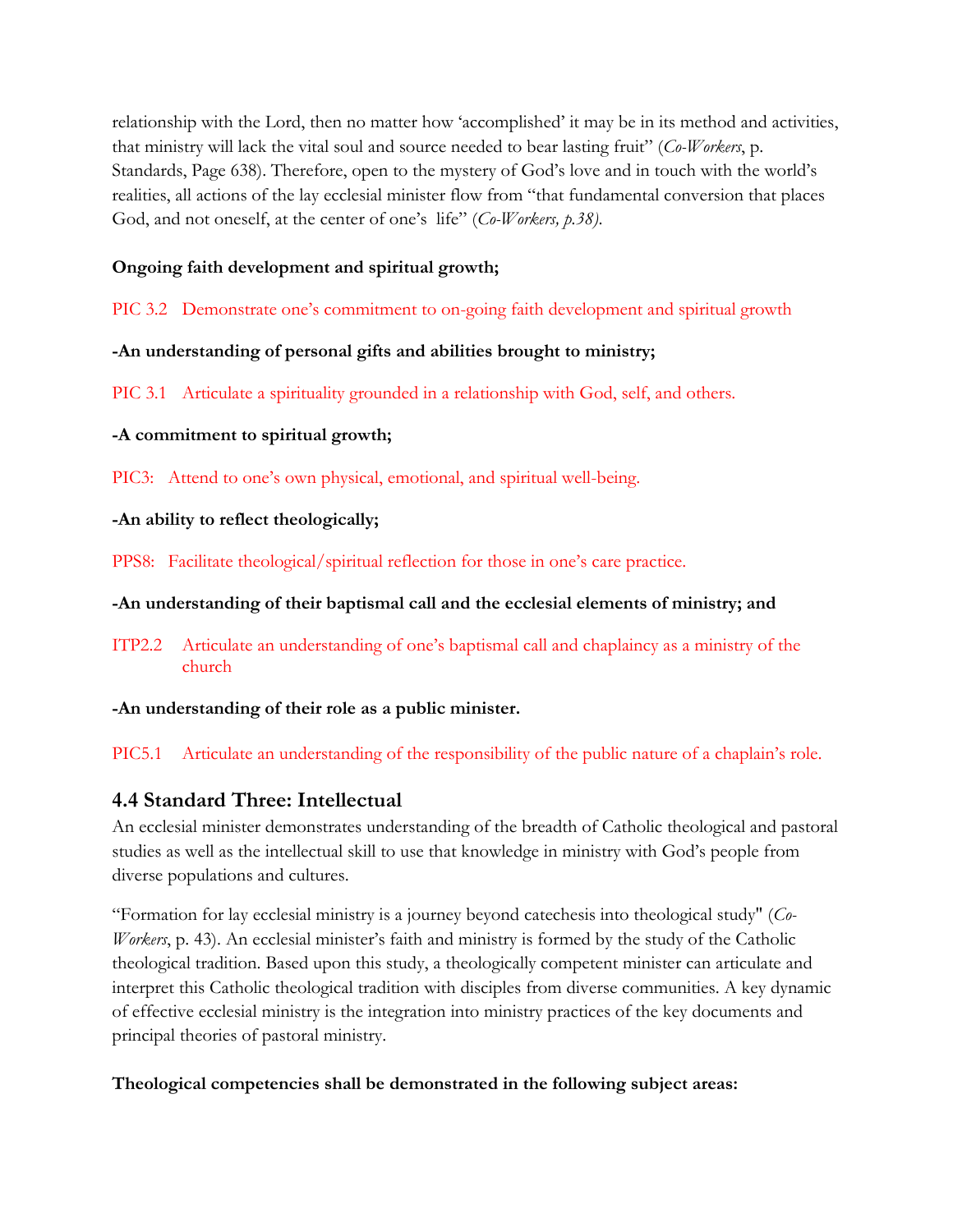- -**Vatican II and Post-Vatican II documents of the Church; -Systematic/foundational theology; -Scripture; -Theology of the Trinity; -Christology; -Ecclesiology; -Sacramental theology; -Liturgy; -Spirituality; -Ethics/moral theology; -Social and ecological justice; -Pastoral theology; -Canon law;**
- ITP2.1 Demonstrate an understanding of Vatican II and Post Vatican II documents of the Church, Systematic/Foundational Theology, Scripture, Theology of the Trinity, Christology, Ecclesiology, Sacramental Theology, Catholic Social Teaching, Canon Law, Ecumenical and Interreligious Practice.
- ITP4: Incorporate a working knowledge of different ethical theories appropriate to one's professional context.

### -**Familiarity with ecumenical and interreligious practice**

- PPS6: Provide religious/spiritual resources appropriate to the care recipients, families, and staff.
- PPS7: Develop, coordinate, and facilitate public worship/spiritual practices appropriate to diverse settings and needs.

#### **-Familiarity with the theological issues that emerge in the specialized ministry.**

- ITP1: Articulate an approach to spiritual care, rooted in one's faith/spiritual tradition that is integrated with a theory of professional practice.
- ITP2: Incorporate a working knowledge of psychological and sociological disciplines and religious beliefs and practices in the provision of spiritual care.
- ITP 4.1 Demonstrate an understanding of *The Ethical and Religious Directives for Catholic Health Care Services.*

## **Standard Four: Pastoral**

An ecclesial minister demonstrates a range of leadership, pastoral skills and gifts for functioning effectively in ministry. As a response to their baptismal call, ecclesial ministers accept the grace of leadership and manifest a range of skills, and pastoral gifts which allow them to function effectively in ministry. In their role as evangelizers, they operate in a parochial setting which has various dimensions – faith formation, worship, cultural diversity, community life, social justice, and apostolic service. They are effective listeners who foster respect and offer compassionate care within varied family, community, and cultural settings. In the spirit of the Gospel, they serve others as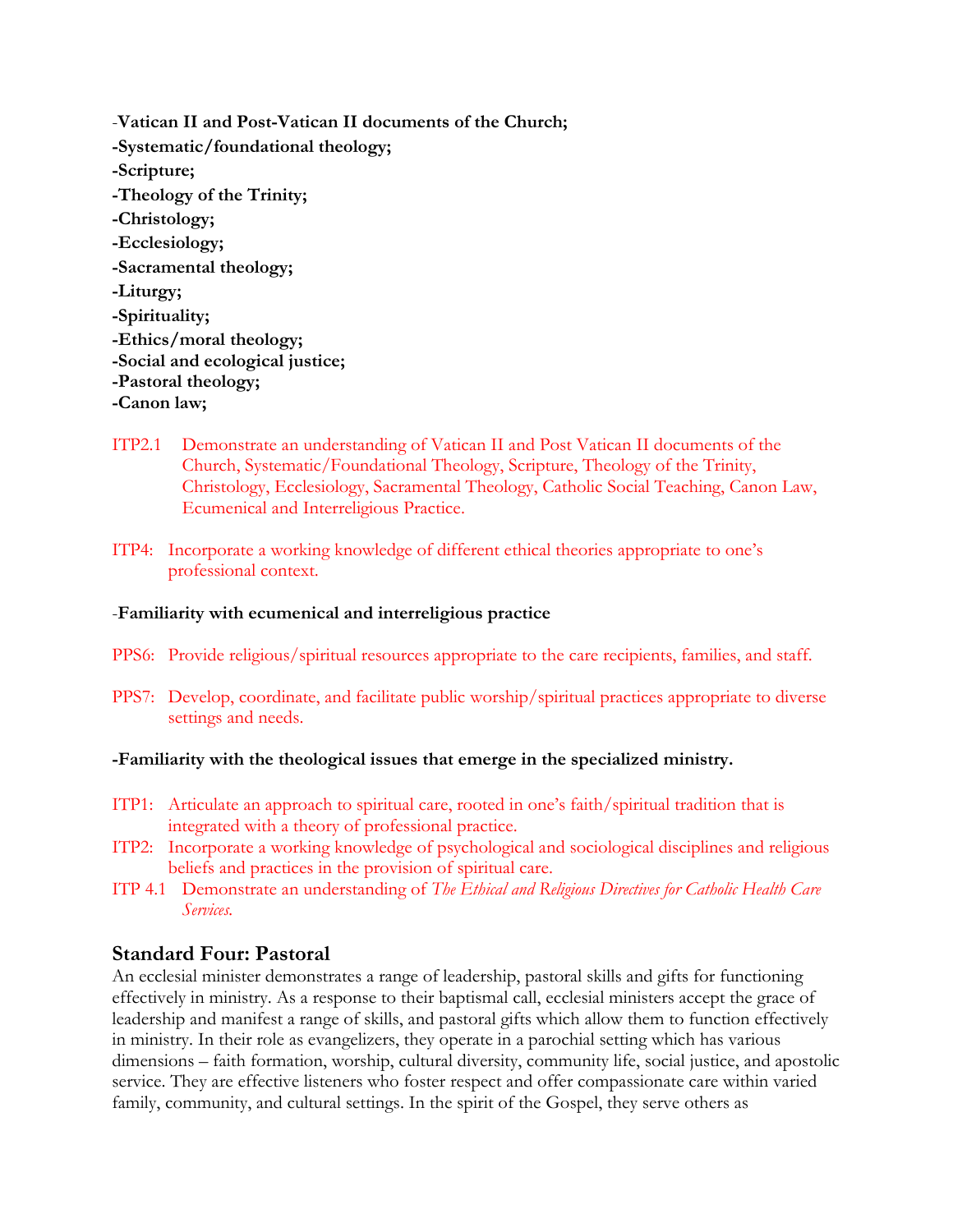companions on the journey of faith. These ministers demonstrate good stewardship; work collaboratively with other lay and ordained ministers, and exhibit human resource and management skills. They have an ability to discern and nurture the gifts of all the baptized in order to build the Kingdom of God. Lastly, these ministers embrace a professional code of ethics worthy of Catholic ministry and abide by civil and Church law. "Pastoral formation cultivates the knowledge, attitudes, and skills that directly pertain to effective functioning in the ministry setting and that also pertain to pastoral administration that supports direct ministry" (Co-Workers, page 47).

**Certification standards shall include professional and ministerial competencies utilized for service within a particular faith community. These competencies shall include:**

### **An understanding of the stages of human and faith development and how these stages are applicable to the specialized ministry**

- ITP2: Incorporate a working knowledge of psychological and sociological disciplines and religious beliefs and practices in the provision of spiritual care.
- ITP3: Incorporate the spiritual and emotional dimensions of human development into one's practice of care.

### **An understanding of the ways culture and ethnicity affect ministerial practices**

PPS3: Provide spiritual care that respects diversity and differences including, but not limited to culture, gender, sexual orientation and spiritual/religious practices.

#### **Assessment, intervention, and referral skills**

- PPS10: Formulate and utilize spiritual assessments, interventions, outcomes, and care plans in order to contribute effectively to the well-being the person receiving care.
- PPS11: Document one's spiritual care effectively in the appropriate records.

#### **Listening and communication skills pertinent to cultural diversity**

OL4.1 Demonstrate skill in facilitating decision-making based on an understanding of culture/ethnicity, gender, race, age, educational background and theological values, religious heritage, behavioral sciences, networking, and systems thinking.

#### **Conflict management skills**

- PPS4: Triage and manage crises in the practice of spiritual care.
- OL2.2 Demonstrate skills in organization, conflict management, leadership, or supervision of others.

#### **Time management skills**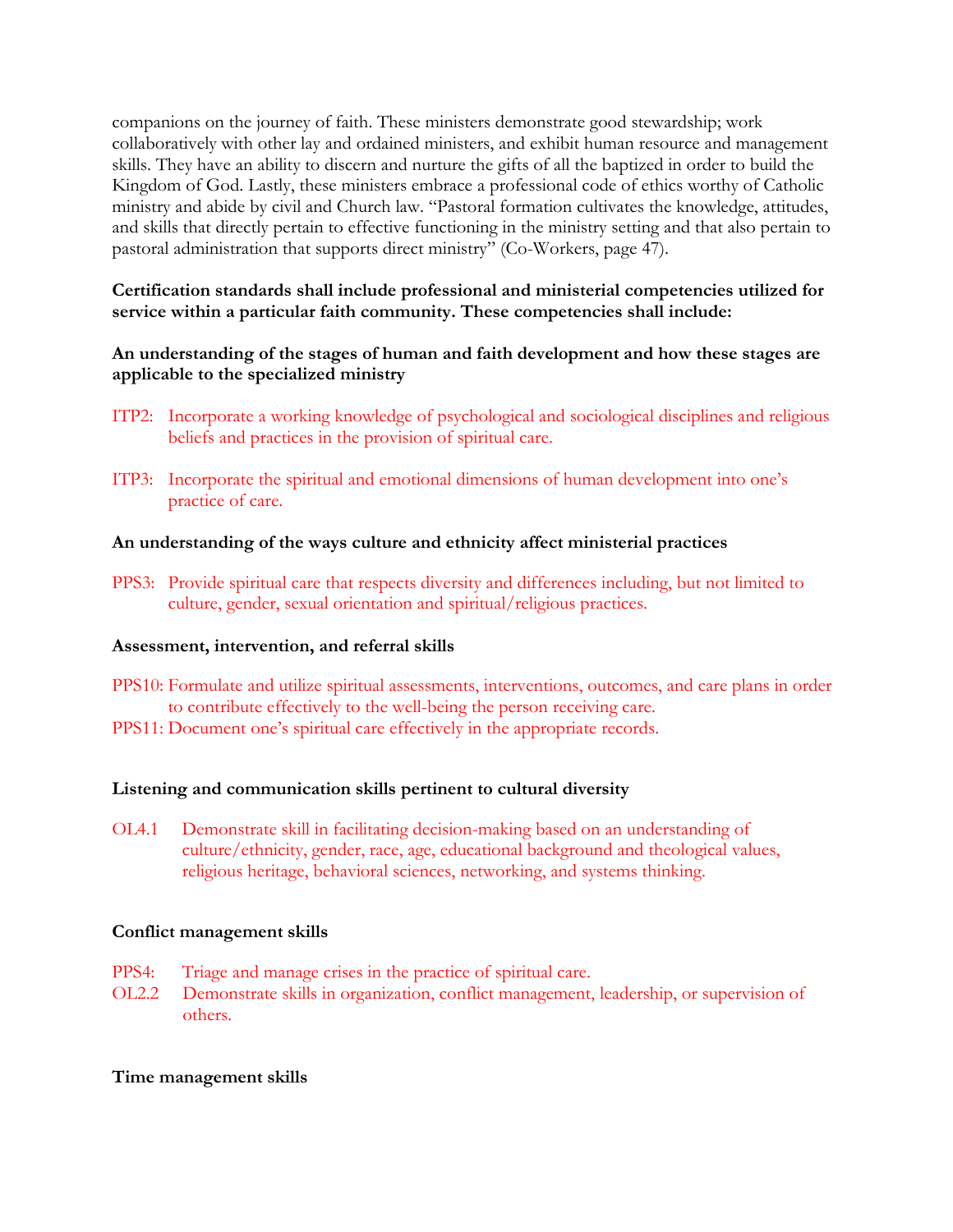### PIC 3.3 Demonstrate life-work balance skills, including time management

#### **Balanced life style skills**

PIC 3.3 Demonstrate life-work balance skills, including time management

### **Collaboration skills**

- OL2: Establish and maintain professional and interdisciplinary relationships.
	- OL2.1 Demonstrate the ability to build peer relationships for the purpose of collaboration and active participation in the creation and maintenance of a healthy work environment.
	- OL2.2 Demonstrate skills in organization, conflict management, leadership, or supervision of others.
- OL5: Foster a collaborative relationship with community clergy and faith group leaders.

#### **Skills of group process and dynamics**

**302.5** Demonstrate a conceptual and practical understanding of group dynamics and organizational behavior.

#### **Skills in the organizing and supervising of volunteers**

- OL2.2 Demonstrate skills in organization, conflict management, leadership, or supervision of others.
- (NACC note: Volunteer organization and supervision is one of the "others" but not specified.)

#### **Skills in initiating, sustaining, and bringing to closure ministerial relationships**

PPS1: Establish, deepen and conclude professional spiritual care relationships with sensitivity, openness, and respect.

#### **Pastoral skills relevant to the specialized ministry**.

- ITP5: Articulate a conceptual understanding of group dynamics and organizational behavior.
- ITP6: Articulate how primary research and research literature inform the profession of chaplaincy and one's spiritual care practice.
- PIC4: Function in a manner that respects the physical, emotional, cultural, and spiritual boundaries of others.
- PIC5: Use one's professional authority as a spiritual care provider appropriately.
- PIC6 Advocate for the persons in one's care.
- PIC7: Function within the Common Code of Ethics for Chaplains, Pastoral Counselors, Clinical Pastoral Educators, and Students
- PIC8: Communicate effectively orally and in writing.